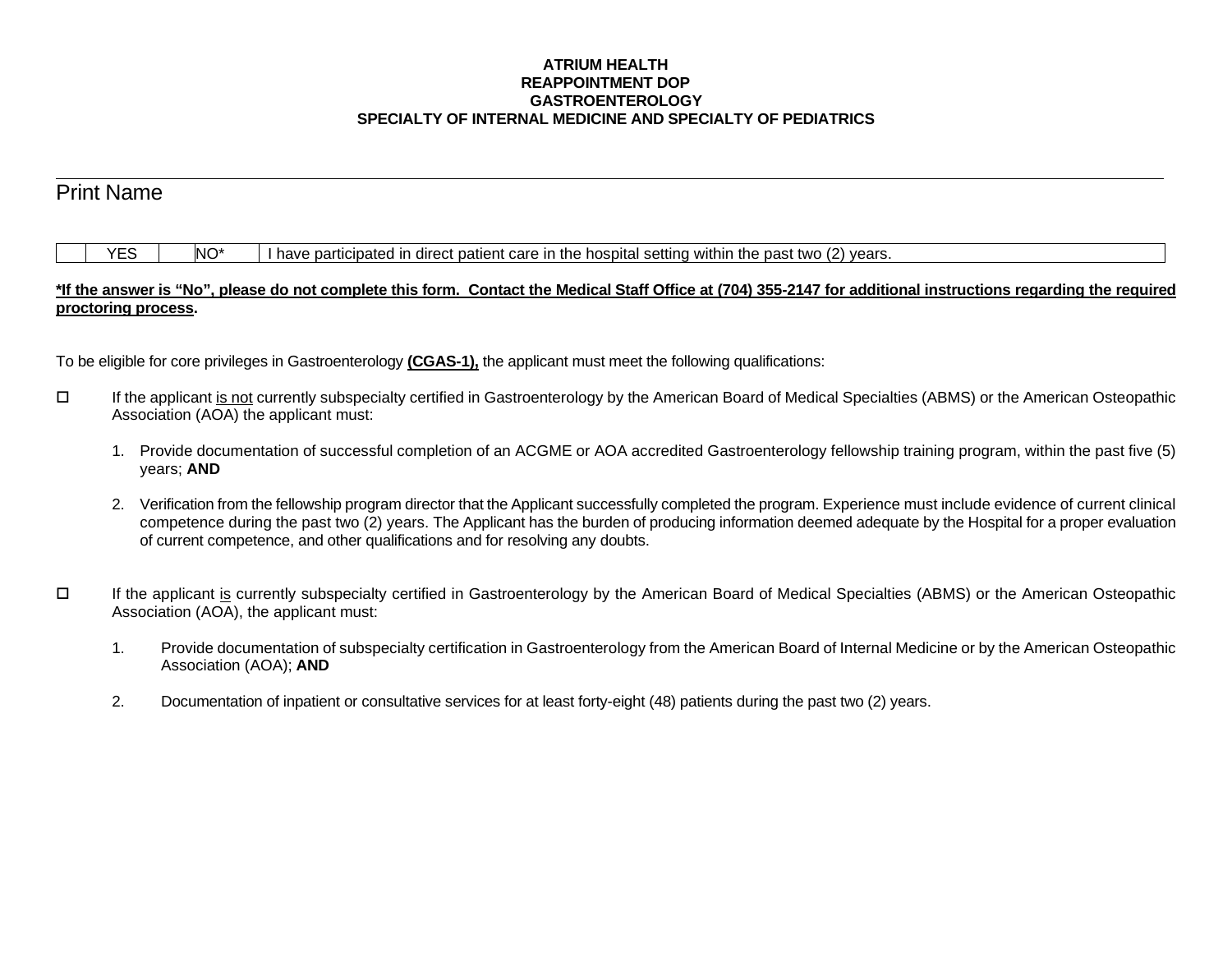## **To be eligible for core privileges in Pediatric Gastroenterology (CGAS-2), the applicant must meet the following qualifications:**

- If the applicant is not currently subspecialty certified in Pediatric Gastroenterology by the American Board of Pediatrics (ABP), the applicant must:
	- 1. Provide documentation of successful completion of an ACGME accredited Pediatric Gastroenterology Fellowship Training Program in within the past five (5) years; **AND**
	- 2. Verification from the Fellowship Program Director that the Applicant successfully completed the program. Experience must include evidence of current clinical competence during the past two (2) years. The Applicant has the burden of producing information deemed adequate by the Hospital for a proper evaluation of current competence, and other qualifications and for resolving any doubts; **OR**
- If the applicant is currently subspecialty certified in Pediatric Gastroenterology by the American Board of Pediatrics (ABP), the applicant must:
	- 1. Provide documentation of subspecialty certification in Pediatric Gastroenterology from the American Board of Pediatrics or by the American Osteopathic Association (AOA); **AND**
	- 2. Documentation of pediatric inpatient or consultative services for at least forty-eight (48) patients during the past two (2) years.

## **To be eligible for core privileges in Transplant Hepatology (CGAS-4), the applicant must meet the following qualifications:**

- $\Box$  If the applicant is not currently subspecialty certified in Transplant Hepatology by the American Board of Medical Specialties (ABMS) the applicant must:
	- 1. Provide documentation of successful completion of an ACGME accredited Transplant Hepatology fellowship training program, within the past five (5) years; **AND**
	- 2. Verification from the fellowship program director that the Applicant successfully completed the program. Experience must include evidence of current clinical competence during the past two (2) years. The Applicant has the burden of producing information deemed adequate by the Hospital for a proper evaluation of current competence, and other qualifications and for resolving any doubts.
- $\Box$  If the applicant is currently subspecialty certified in Transplant Hepatology by the American Board of Medical Specialties (ABMS) the applicantmust:
	- 1. Provide documentation of subspecialty certification in Transplant Hepatology from the American Board of Internal Medicine; **AND**
	- 2. Documentation of inpatient or consultative services for at least twenty-four (24) patients during the past two (2) years of which 12 were inpatients or outpatients evaluated for liver transplant and 12 were inpatients or outpatients who were post liver transplant.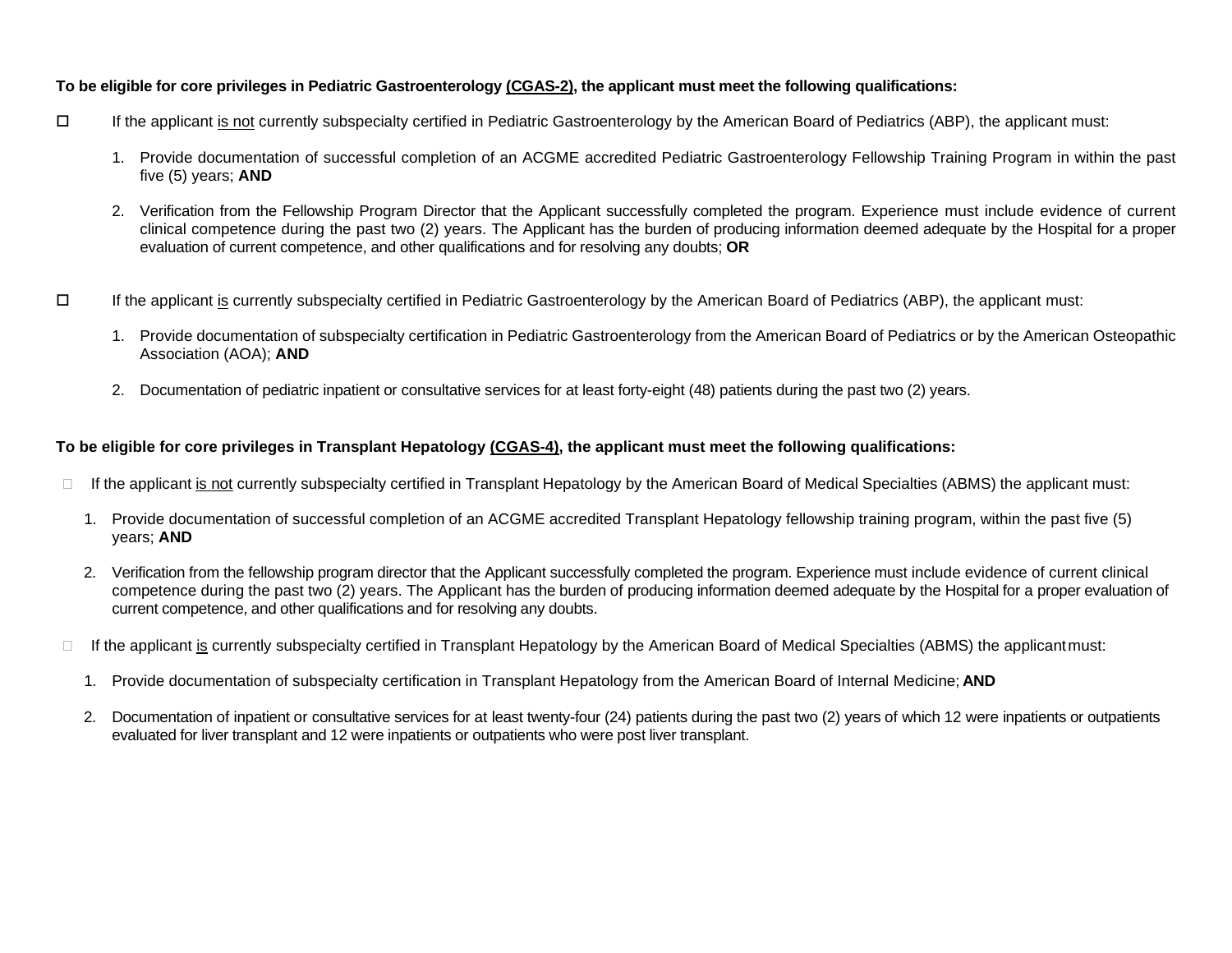NOTE 1: Physicians must apply for "CORE" privileges in order to be eligible for clinical privileges in the specialty of Gastroenterology at any facility within Atrium Health.

NOTE 2: "CORE" privileges cannot be amended or altered in any way.

NOTE 3: Please note that the exercise of certain privileges enumerated herein is necessarily limited by the operational, and resource constraints of the facility. All procedures must be performed within a clinical setting with the capabilities and organizational structure required to provide appropriate support.

| СМС | <b>Pineville</b> | <b>University</b><br>City | <b>CR</b> | Lincoln | <b>Cabarrus</b> | <b>Union</b> | Stanly | Anson | Cleveland |        | <b>GASTROENTEROLOGY CORE PRIVILEGES</b>                                                                                                                                                                                                                                                                                                                                                                                                                                                                                                                                                                    |
|-----|------------------|---------------------------|-----------|---------|-----------------|--------------|--------|-------|-----------|--------|------------------------------------------------------------------------------------------------------------------------------------------------------------------------------------------------------------------------------------------------------------------------------------------------------------------------------------------------------------------------------------------------------------------------------------------------------------------------------------------------------------------------------------------------------------------------------------------------------------|
|     |                  |                           | N/A       |         |                 |              |        |       |           | CGAS-1 | Privileges to diagnose, treat and provide consultation to patients of<br>all ages, except where specifically excluded from practice, with<br>diseases, injuries, and disorders of the digestive organs, including<br>the stomach, bowels, liver, and gallbladder, and related structures<br>such as the esophagus, and pancreas including the use of diagnostic<br>and therapeutic procedures using endoscopes to see internal<br>organs. The core privileges in this specialty include the procedures<br>listed below and such other procedures that are extensions of the<br>same techniques and skills. |

Gastroenterology Core Privileges include Esophagogastroduodenoscopy (EGD) (a) diagnostic (b) with biopsy (c) with polypectomy, any method (d) with ablation, any method (e) with nonvariceal hemostasis, any method (f) with variceal hemostasis, any method (g) with foreign body removal (h) with submucosal injection; Esophageal Dilation (a) Maloney bougie (b) savary (over a wire) bougie (c) TTS balloon dilation; Gastric Dilation; Duodenal Dilation; Small Bowel Push Enteroscopy; Colonoscopy (a) diagnostic (b) with biopsy (c) with polypectomy, any method (d) with hemostasis, any method (e) with dilation (f) with ablation, any method (g) with foreign body removal (h) with submucosal injection (i) thru ostomy; Percutaneous Endoscopic Gastrostomy and/or Jejunostomy; Flexible Sigmoidoscopy (a) diagnostic (b) with biopsy (c) with polypectomy, any method (d) with dilation (e) with ablation, any method (f) with foreign body removal (g) with submucosal injection (h) with hemostasis, any method; Percutaneous Liver Biopsy; Percutaneous Abdominal Paracentesis (diagnostic and large volume); Esophageal Motility Study (performance and interpretation); 24 hour Esophageal Acid Study and Interpretation (Bravo and/or Catheter); Placement of Sengstaken/Minnesota Tube Intubation; Enteral/Parenteral Alimentation Management; Interpretation of Gastric, Pancreatic and Biliary Secretory Tests; Wireless Capsule Endoscopy; Endoscopic Thermal Therapy; Gastrointestinal Breath Testing Interpretation; Endoscopic Mucosal Resection; Any Endoscopic Procedure with Luminal Stent Placement (excluding ERCP); Esophageal Impedance (performance and interpretation).

## **Maintenance Criteria for Continued Privileges in Core Gastroenterology (CGAS-1) Privileges:**

The Physician must submit minimum of twenty-four (24) representative samples of invasive procedures during the past two (2) year period based on acceptable results of ongoing professional practice evaluation and outcomes to reapply for privileges. This will be reviewed at the time of reappointment. Physicians who would like to continue to hold any privileges but are unable to document the minimal number will be requested to voluntarily withdraw their request for such privileges and to complete the necessary proctoring forms.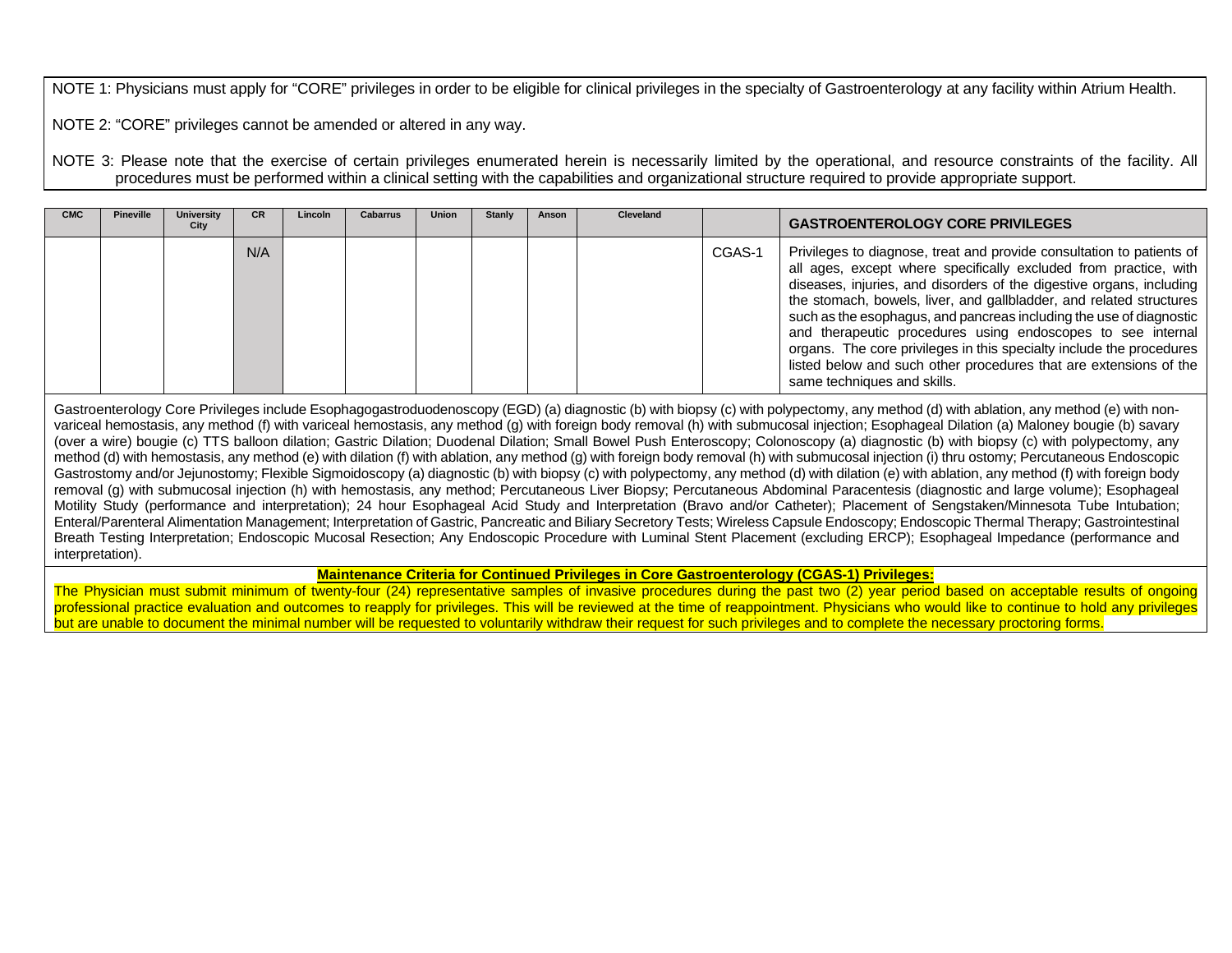## **\* SPECIAL PRIVILEGES WITH QUALIFICATIONS AND/OR SPECIFIC CRITERIA - PROVIDE THE NUMBER OF PROCEDURES PERFORMED WITHIN THE PAST TWO YEARS AND FACILITY WHERE THE PROCEDURES WERE PERFORMED.**

| <b>CMC</b> | <b>PVL</b> | <b>UNV</b> | <b>CR</b> | <b>LIN</b> | <b>CAB</b> | <b>UNN</b> | <b>STN</b> | <b>ANS</b> | <b>CLE</b> | <b>GASTROENTEROLOGY SPECIAL</b><br><b>Minimum</b><br><b>PRIVILEGES</b><br>Required<br>Must apply for and maintain Gastroenterology Core Privileges<br>$(CGAS-1)$ |                                                                                                                                 |              | <b>Number</b><br>Performed<br><b>Within The</b><br>Past 2<br>Years | Location |  |  |
|------------|------------|------------|-----------|------------|------------|------------|------------|------------|------------|------------------------------------------------------------------------------------------------------------------------------------------------------------------|---------------------------------------------------------------------------------------------------------------------------------|--------------|--------------------------------------------------------------------|----------|--|--|
|            |            |            |           |            |            |            |            |            |            |                                                                                                                                                                  | Endoscopic Ultrasound with Interpretation                                                                                       |              |                                                                    |          |  |  |
|            |            |            | N/A       |            |            |            |            |            |            | $CGAS-1(a)^*$                                                                                                                                                    | Diagnostic                                                                                                                      | 150          |                                                                    |          |  |  |
|            |            |            | N/A       |            |            |            |            |            |            | $CGAS-1(b)^*$                                                                                                                                                    | With collection of samples, any<br>method                                                                                       | 75 OF<br>150 |                                                                    |          |  |  |
| CMC        | <b>PVL</b> | <b>UNV</b> | CR        | <b>LIN</b> | CAB        | <b>UNN</b> | <b>STN</b> | <b>ANS</b> | CLE        | $(CGAS-1)$                                                                                                                                                       | <b>GASTROENTEROLOGY SPECIAL</b><br><b>PRIVILEGES</b><br>Must apply for and maintain Gastroenterology Core Privileges            |              |                                                                    | Location |  |  |
|            | N/A        |            | N/A       |            |            |            |            |            |            | $CGAS-1(c)^*$                                                                                                                                                    | Therapeutic Endoscopic Ultrasound<br>(to include but not limited to celiac<br>plexus neurolysis, EUS guided<br>cystgastrostomy) | 30           |                                                                    |          |  |  |
|            | N/A        |            | N/A       |            |            |            |            |            |            | $CGAS-1(d)^*$                                                                                                                                                    | Double Balloon Enteroscopy                                                                                                      | 5            |                                                                    |          |  |  |
|            |            |            | N/A       |            |            |            |            |            |            | $CGAS-1(e)^*$                                                                                                                                                    | Endoscopic Retrograde<br>Cholangiopancreatography (ERCP)                                                                        | 200          |                                                                    |          |  |  |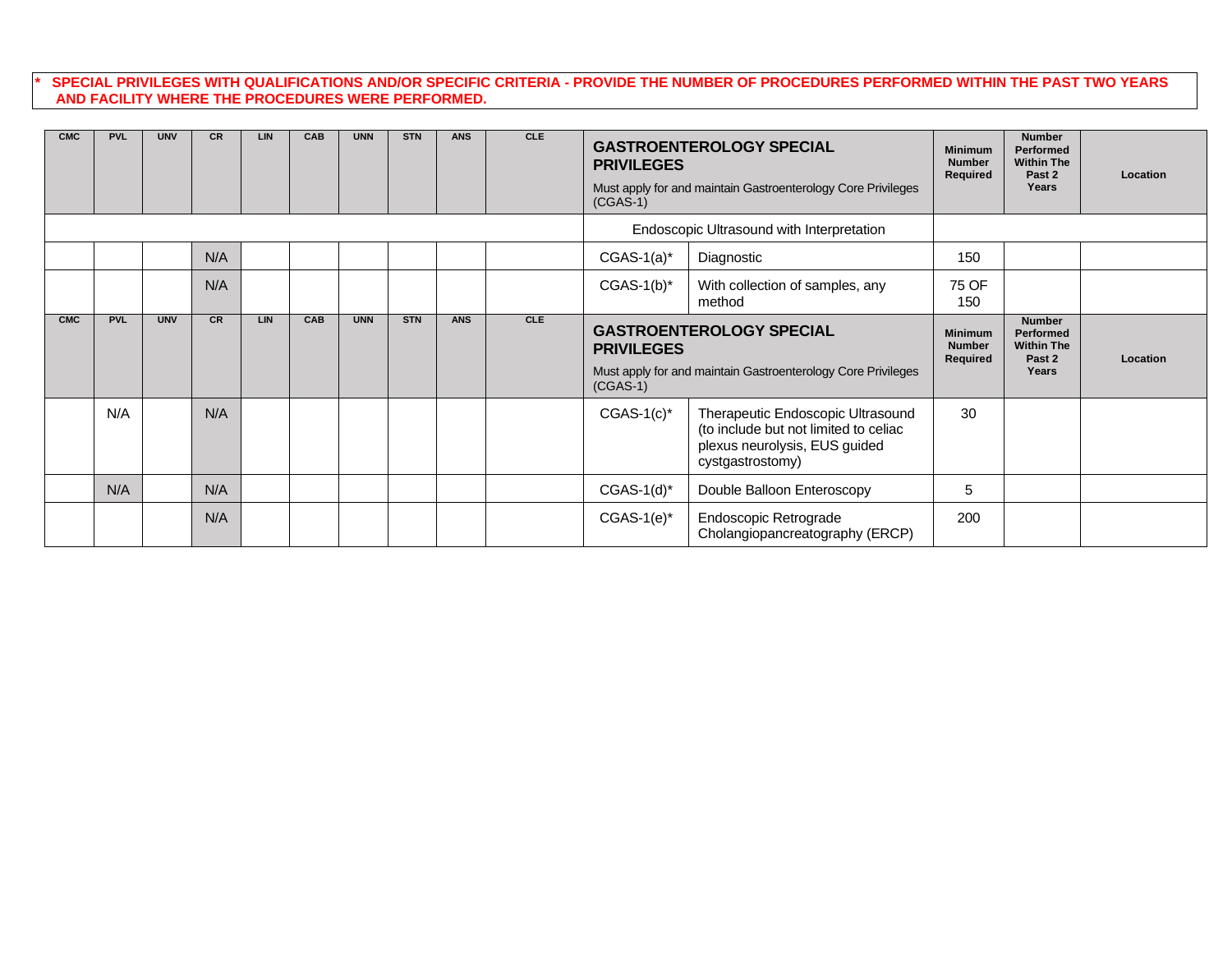| <b>CMC</b> | <b>PVL</b> | <b>UNV</b> | CR. | LIN. | <b>CAB</b> | <b>UNN</b> | <b>STN</b> | <b>ANS</b> | <b>CLE</b> | <b>PRIVILEGES</b><br>$(CGAS-1)$ | <b>GASTROENTEROLOGY SPECIAL</b><br>Must apply for and maintain Gastroenterology Core Privileges |    |  | Location |
|------------|------------|------------|-----|------|------------|------------|------------|------------|------------|---------------------------------|-------------------------------------------------------------------------------------------------|----|--|----------|
|            |            |            | N/A |      |            |            |            |            |            | $CGAS-1(f)^*$                   | Ampullectomy                                                                                    | 5  |  |          |
|            |            |            | N/A |      |            |            |            |            |            | $CGAS-1(g)^*$                   | <b>Endoscopic Submucosal Dissection</b>                                                         | 10 |  |          |
|            |            |            | N/A |      |            |            |            |            |            | $CGAS-1(h)^*$                   | Intragastric Balloon                                                                            | 5  |  |          |
|            |            |            | N/A |      |            |            |            |            |            | $CGAS-1(i)^*$                   | Barrett's Therapy                                                                               | 10 |  |          |

| <b>CMC</b> | <b>Pineville</b> | <b>University</b><br>City | <b>CR</b> | Lincoln | <b>Cabarrus</b> | <b>Union</b> | Stanly | Anson | Cleveland |        | PEDIATRIC GASTROENTEROLOGY CORE PRIVILEGES                                                                                                                                                                                                                                                                                                                                                                                                                                                                                                                                            |
|------------|------------------|---------------------------|-----------|---------|-----------------|--------------|--------|-------|-----------|--------|---------------------------------------------------------------------------------------------------------------------------------------------------------------------------------------------------------------------------------------------------------------------------------------------------------------------------------------------------------------------------------------------------------------------------------------------------------------------------------------------------------------------------------------------------------------------------------------|
|            |                  |                           | N/A       |         |                 |              |        |       | N/A       | CGAS-2 | Privileges to diagnose, treat and provide consultation to infants,<br>children and adolescents with gastrointestinal diseases, injuries, and<br>disorders of the digestive organs, including the stomach, bowels,<br>liver, and gallbladder, and related structures such as the esophagus,<br>and pancreas including the use of diagnostic and therapeutic<br>procedures using endoscopes to see internal organs. The core<br>privileges in this specialty include the procedures listed below and<br>such other procedures that are extensions of the same techniques<br>and skills. |

Pediatric Gastroenterology Core Privileges include Esophagogastroduodenoscopy (EGD) (a) diagnostic (b) with biopsy (c) with polypectomy, any method (e) with non-variceal hemostasis, any method (f) with variceal hemostasis, any method (g) with foreign body removal (h) with submucosal injection; Esophageal Dilation (a) Maloney bougie (b) savary (over a wire) bougie (c) TTS balloon dilation; Gastric Dilation; Duodenal Dilation; Small Bowel Push Enteroscopy; Colonoscopy (a) diagnostic (b) with biopsy (c) with polypectomy, any method (d) with hemostasis, any method (e) with dilation (f) with foreign body removal (g) with submucosal injection (h) thru ostomy; Percutaneous Endoscopic Gastrostomy and/or Jejunostomy; Flexible Sigmoidoscopy (a) diagnostic (b) with biopsy (c) with polypectomy, any method (d) with dilation (e) with foreign body removal (f) with submucosal injection (g) with hemostasis, any method; Percutaneous Liver Biopsy; Percutaneous Abdominal Paracentesis (diagnostic and large volume); 24 hour Esophageal Acid Study and Interpretation (Bravo and/or Catheter); Enteral/Parenteral Alimentation Management; Interpretation of Gastric, Pancreatic and Biliary Secretory Tests; Wireless Capsule Endoscopy; Endoscopic Thermal Therapy; Gastrointestinal Breath Testing Interpretation. Rectal biopsy (suction or punch biopsy) Esophageal Impedance (performance and interpretation; Pediatric Achalasia Dilatation.

**Maintenance Criteria for Continued Privileges in Pediatric Gastroenterology Core (CGAS-2) Privileges:**

The Physician must submit a minimum of twenty-four (24) representative samples of invasive procedures during the past two (2) year period based on acceptable results of ongoing professional practice evaluation and outcomes to reapply for privileges. This will be reviewed at the time of reappointment. Physicians who would like to continue to hold any privileges but are unable to document the minimal number will be requested to voluntarily withdraw their request for such privileges and to complete the necessary proctoring forms.

**\* SPECIAL PRIVILEGES WITH QUALIFICATIONS AND/OR SPECIFIC CRITERIA - PROVIDE THE NUMBER OF PROCEDURES PERFORMED WITHIN THE PAST TWO YEARS AND FACILITY WHERE THE PROCEDURES WERE PERFORMED.**

| <b>CMC</b> | <b>PVL</b> | <b>UNV</b> | <b>CR</b> | <b>LIN</b> | CAB | <b>UNN</b> | <b>STN</b> | <b>ANS</b> | <b>CLE</b> | <b>PEDIATRIC GASTROENTEROLOGY</b><br><b>SPECIAL PRIVILEGES</b><br>Must apply for and maintain Pediatric Gastroenterology<br>Core Privileges (CGAS-2) | <b>Minimum</b><br><b>Number</b><br><b>Required</b> | <b>Number</b><br>Performed<br><b>Within The</b><br>Past 2<br>Years | Location |
|------------|------------|------------|-----------|------------|-----|------------|------------|------------|------------|------------------------------------------------------------------------------------------------------------------------------------------------------|----------------------------------------------------|--------------------------------------------------------------------|----------|
|------------|------------|------------|-----------|------------|-----|------------|------------|------------|------------|------------------------------------------------------------------------------------------------------------------------------------------------------|----------------------------------------------------|--------------------------------------------------------------------|----------|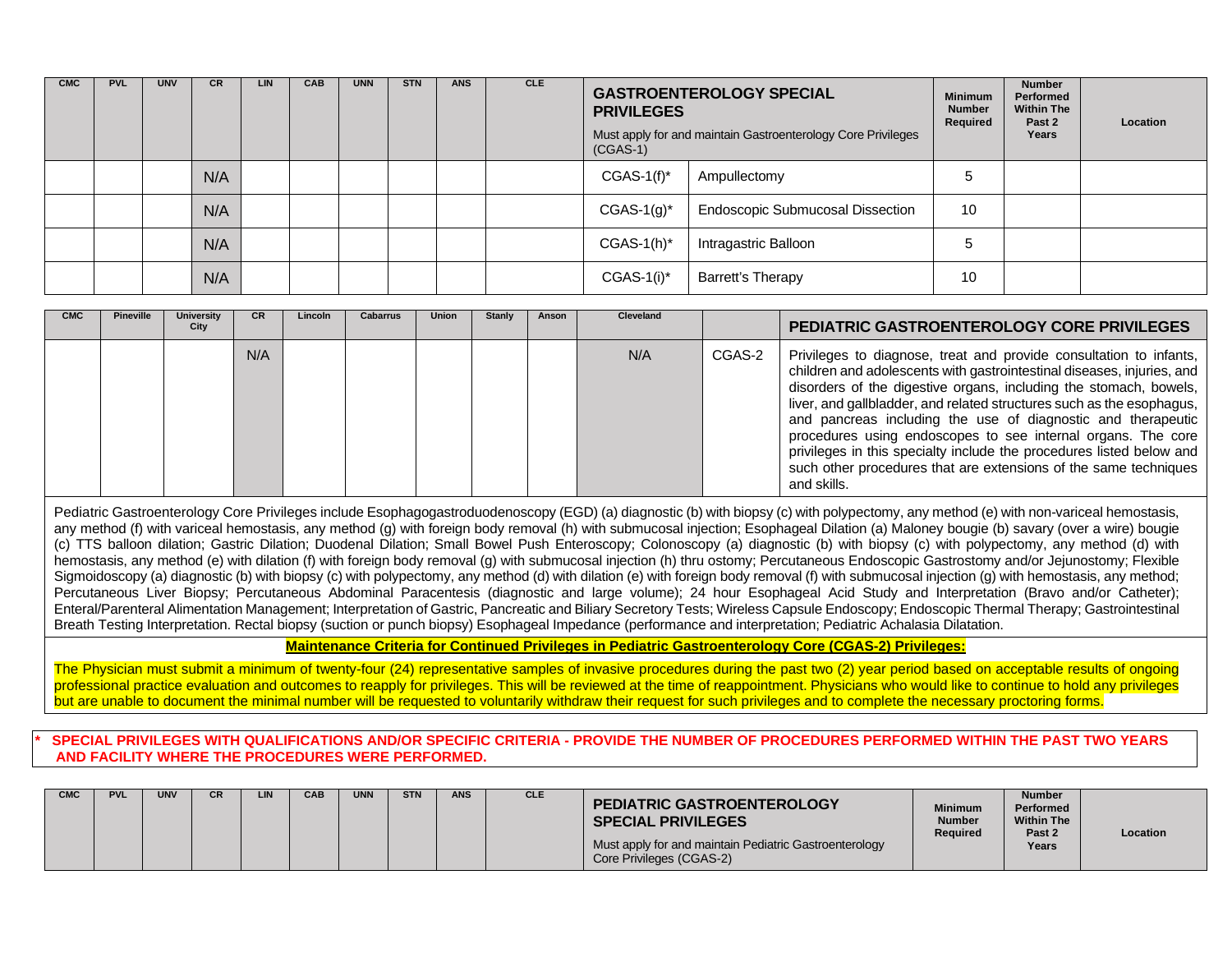| N/A | N/A | N/A | N/A | N/A | N/A | N/f | N/A | N/A | $CGAS-2(a)^*$ | Pediatric Endoscopic Retrograde<br>Cholangiopancreatography | 48 (10 of<br>which are |  |
|-----|-----|-----|-----|-----|-----|-----|-----|-----|---------------|-------------------------------------------------------------|------------------------|--|
|     |     |     |     |     |     |     |     |     |               | (ERCP)                                                      | therapeutic)           |  |

| <b>CMC</b> | Pineville | <b>University</b><br>City | <b>CR</b> | Lincoln | <b>Cabarrus</b> | <b>Union</b> | <b>Stanly</b> | Anson | <b>Cleveland</b> |        | <b>CORE GASTROENTEROLOGY PRIVILEGES -</b><br><b>REHABILITATION HOSPITAL SETTING ONLY</b>                                                                                                                                 |
|------------|-----------|---------------------------|-----------|---------|-----------------|--------------|---------------|-------|------------------|--------|--------------------------------------------------------------------------------------------------------------------------------------------------------------------------------------------------------------------------|
| N/A        | N/A       | N/A                       |           | N/A     | N/A             | N/A          | N/A           | N/A   | N/A              | CGAS-3 | Privileges include evaluation and management, as well as I<br>approved for performance within the acute<br>procedures<br>rehabilitation setting, in conjunction with the comprehensive<br>rehabilitation treatment plan. |

| <b>CMC</b> | <b>Pineville</b> | <b>University City</b> | <b>CR</b> | Lincoln | <b>Cabarrus</b> | Union | Stanly | Anson | Cleveland |        | <b>TRANSPLANT HEPATOLOGY CORE PRIVILEGES</b>                                                                                                                                                                                                                                                                                                                                                                                                                 |
|------------|------------------|------------------------|-----------|---------|-----------------|-------|--------|-------|-----------|--------|--------------------------------------------------------------------------------------------------------------------------------------------------------------------------------------------------------------------------------------------------------------------------------------------------------------------------------------------------------------------------------------------------------------------------------------------------------------|
|            |                  |                        | N/A       |         | N/A             |       |        |       | N/A       | CGAS-4 | Privileges to diagnose, treat and provide consultation to patients of<br>all ages, except where specifically excluded from practice, with liver<br>dysfunction or end-stage liver disease requiring liver transplant<br>including the participation in the selection of appropriate recipients<br>for transplantation, donor selection, histocompatibility and tissue<br>typing, pre-, intra-, and immediate postoperative and continuing<br>inpatient care. |

Transplant Hepatology Core Privileges include diagnostic and therapeutic paracentesis; endoscopic assisted feeding tube placement; percutaneous endoscopic jejunostomy; percutaneous liver biopsy in pre and post liver transplant patients.

**Maintenance Criteria for Continued Privileges in Core Transplant Hepatology (CGAS-4) Privileges:**

The Physician must submit minimum of twenty-four (24) representative samples of invasive procedures during the past two (2) year period based on acceptable results of ongoing professional practice evaluation and outcomes to reapply for privileges. This will be reviewed at the time of reappointment. Physicians who would like to continue to hold any privileges but are unable to document the minimal number will be requested to voluntarily withdraw their request for such privileges and to complete the necessary proctoring forms.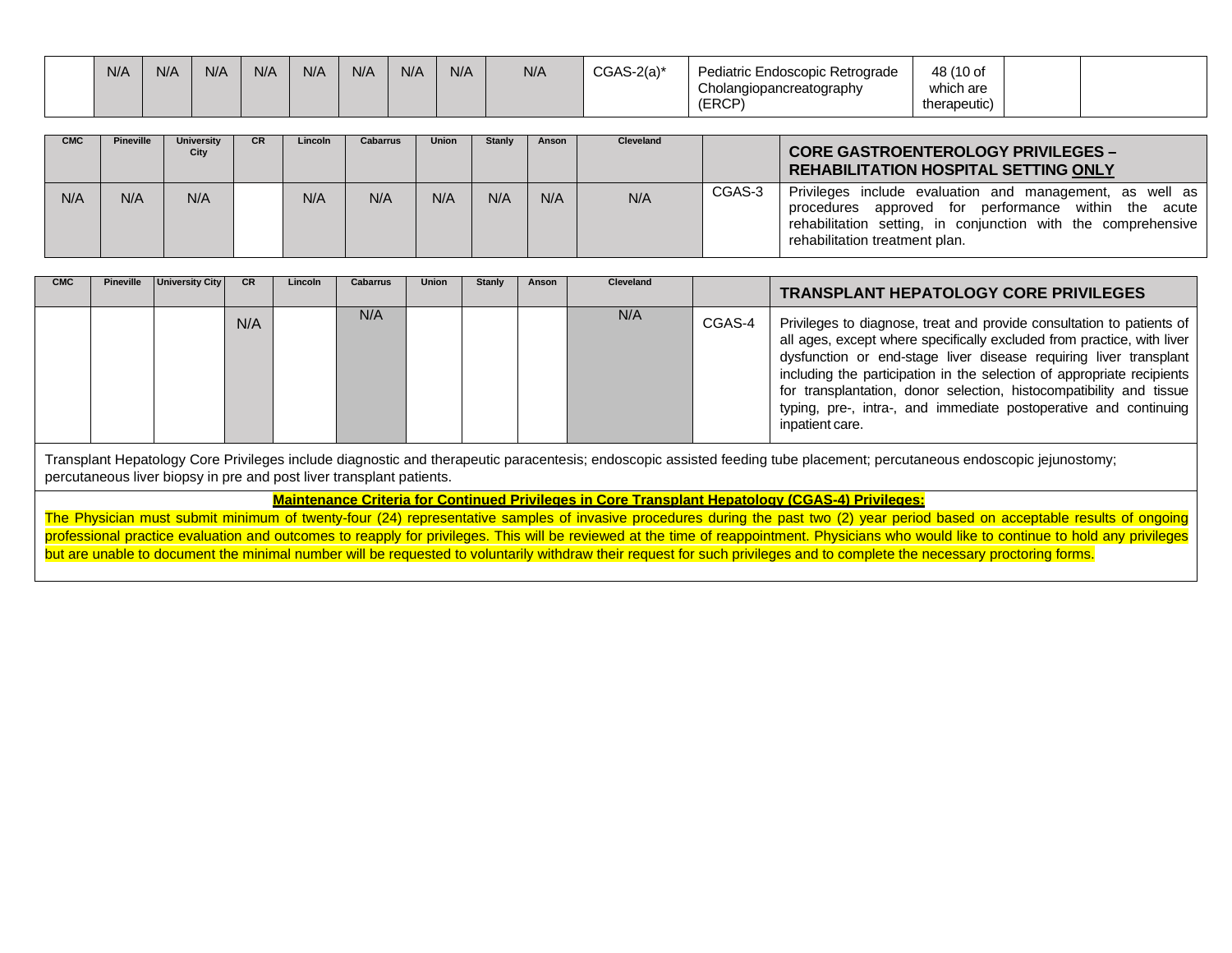## PRIVILEGES REQUESTED BY:

I have requested only those privileges for which by education, training, current experience, and demonstrated performance I am qualified to perform, and that I wish to exercise at Atrium Health and;

I understand that:

- a) In exercising any clinical privileges granted, I am constrained by hospital and medical staff policies and rules applicable generally and any applicable to the particular situation.
- b) Any restriction on the clinical privileges granted to me is waived in an emergency situation and in such a situation my actions are governed by the applicable section of the medical staff bylaws or related documents.

## I attest that I am not currently a user of illegal drugs or do not currently abuse the use of legal drugs.

\_\_\_\_\_\_\_\_\_\_\_\_\_\_\_\_\_\_\_\_\_\_\_\_\_\_\_\_\_\_\_\_\_\_\_\_\_\_\_\_\_\_\_\_\_\_\_\_\_\_\_\_\_\_\_\_\_\_\_\_\_\_\_\_\_\_\_\_\_\_

I attest that I do not have a physical or mental condition which could affect my motor skills or ability to exercise the clinical privileges requested or that I require an accommodation in order to exercise the privileges requested safely and competently.

Signature **Date** 

\_\_\_\_\_\_\_\_\_\_\_\_\_\_\_\_\_\_\_\_\_\_\_\_\_\_\_\_\_\_\_\_\_\_\_\_\_\_\_\_\_\_\_\_\_\_\_\_\_\_\_\_\_\_\_\_\_\_\_\_\_\_\_\_\_\_\_\_\_\_ \_\_\_\_\_\_\_\_\_\_\_\_\_\_\_\_\_\_\_\_

Print Name

## **CGAS-1(a) and CGAS-1(b) ENDOSCOPIC ULTRASOUND WITH INTERPRETATION (a. Diagnostic and b. with collection of samples, any method)**

## **SKILLS AND TRAINING REQUIRED:**

Applicants shall present evidence of the following:

- 1. Provide documentation of the successful completion of a fellowship program in Gastroenterology within the past two (2) years and have written documentation from the Program Director demonstrating competency in Endoscopic Ultrasound with Interpretation. The Applicant has the burden of producing information deemed adequate by the Hospital for a proper evaluation of current competence, and other qualifications and for resolving any doubts; **OR**
- 1. Provide a minimum number of one hundred fifty (150) procedures as primary operator of which seventy-five included collection of samples performed within the past two (2) years; **OR**
- 1. Submit the PERMISSION TO BE PROCTORED REQUEST FORM requesting concurrent proctoring by a physician who currently holds privileges to perform Endoscopic Ultrasound with Interpretation. You must provide documentation of proctoring for one hundred fifty (150) procedures.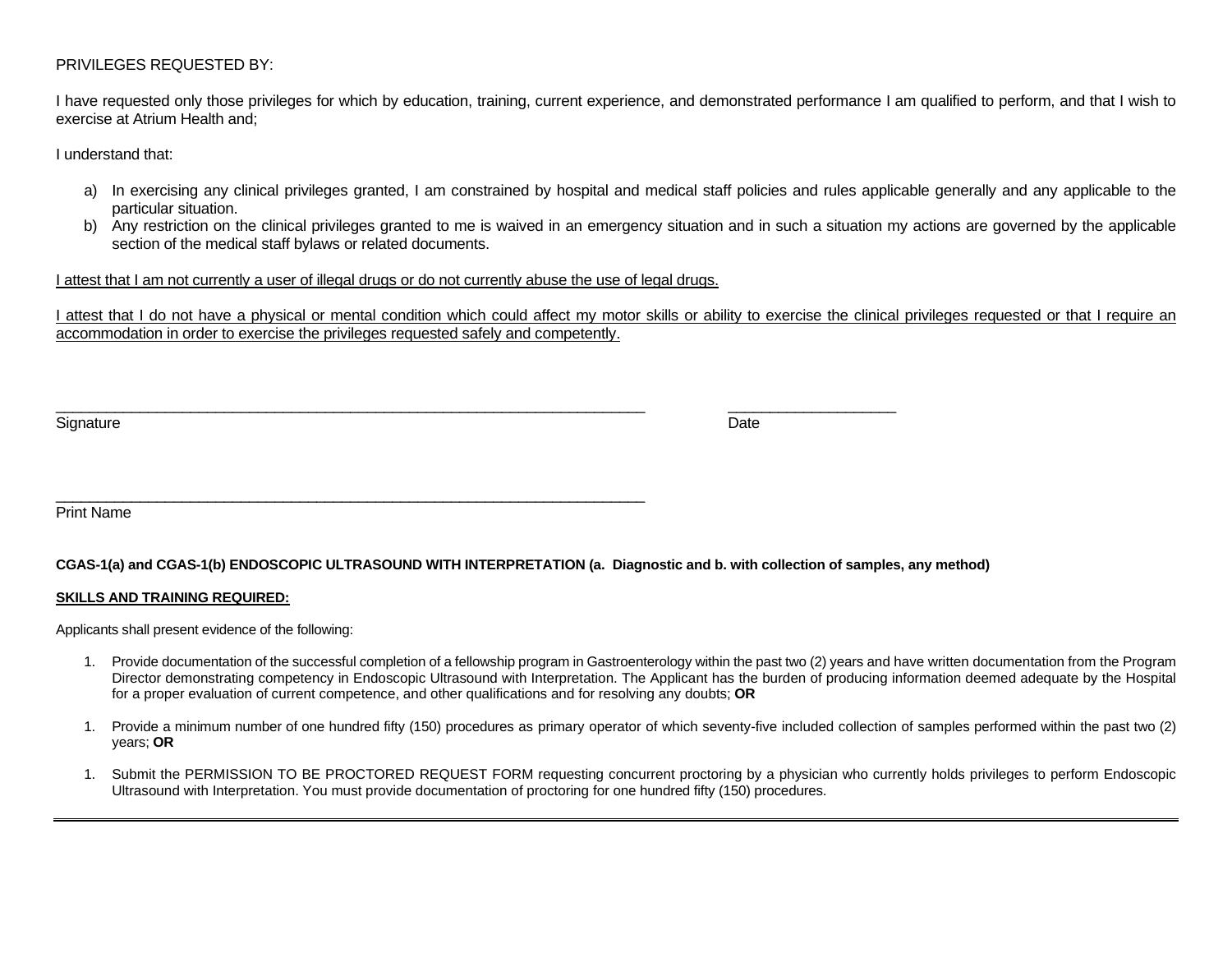## **CGAS-1(c) THERAPEUTIC ENDOSCOPIC ULTRASOUND**

### **SKILLS AND TRAINING REQUIRED:**

Applicants shall present evidence of the following:

- 1. Provide documentation of the successful completion of a fellowship program in Gastroenterology within the past two (2) years and have written documentation from the Program Director demonstrating competency in Therapeutic Endoscopic Ultrasound. The Applicant has the burden of producing information deemed adequate by the Hospital for a proper evaluation of current competence, and other qualifications and for resolving any doubts; **OR**
- 1. Provide a minimum number of one hundred fifty (150) procedures as primary operator of which seventy-five included collection of samples performed within the past two (2) years. Thirty (30) of these should be Therapeutic EUS cases; **OR**
- 1. Submit the PERMISSION TO BE PROCTORED REQUEST FORM requesting concurrent proctoring by a physician who currently holds privileges to perform Therapeutic Endoscopic Ultrasound. You must provide documentation of proctoring for one hundred fifty (150) procedures.

### **CGAS-1(d) DOUBLE BALLOON ENTEROSCOPY**

#### **SKILLS AND TRAINING REQUIRED:**

Applicants shall present evidence of the following:

- 1. Provide documentation of the successful completion of a fellowship program in Gastroenterology within the past two (2) years and have written documentation from the Program Director demonstrating competency in Double Balloon Enteroscopy. The Applicant has the burden of producing information deemed adequate by the Hospital for a proper evaluation of current competence, and other qualifications and for resolving any doubts; **OR**
- 1. Provide a minimum number of five (5) procedures as primary operator performed within the past two (2) years; **OR**
- 1. Submit the PERMISSION TO BE PROCTORED REQUEST FORM requesting concurrent proctoring by a physician who currently holds privileges to perform Double Balloon Enteroscopy. You must provide documentation of proctoring for five (5) procedures.

## **CGAS-1(e) ENDOSCOPIC RETROGRADE CHOLANGLIOPANCREATOGRAPHY (ERCP)**

### **SKILLS AND TRAINING REQUIRED:**

Applicants shall present evidence of the following:

- 1. Provide documentation of the successful completion of a fellowship program in Gastroenterology within the past two (2) years and have written documentation from the Program Director demonstrating competency in Endoscopic Retrograde Cholangliopancreatography (ERPC). The Applicant has the burden of producing information deemed adequate by the Hospital for a proper evaluation of current competence, and other qualifications and for resolving any doubts; **OR**
- 1. Provide a minimum number of two hundred (200) procedures performed within the past two (2) years; **OR**
- 1. Submit the PERMISSION TO BE PROCTORED REQUEST FORM requesting concurrent proctoring by a physician who currently holds privileges to perform Endoscopic Retrograde Cholangliopancreatography (ERCP). You must provide documentation of proctoring for two hundred (200) procedures.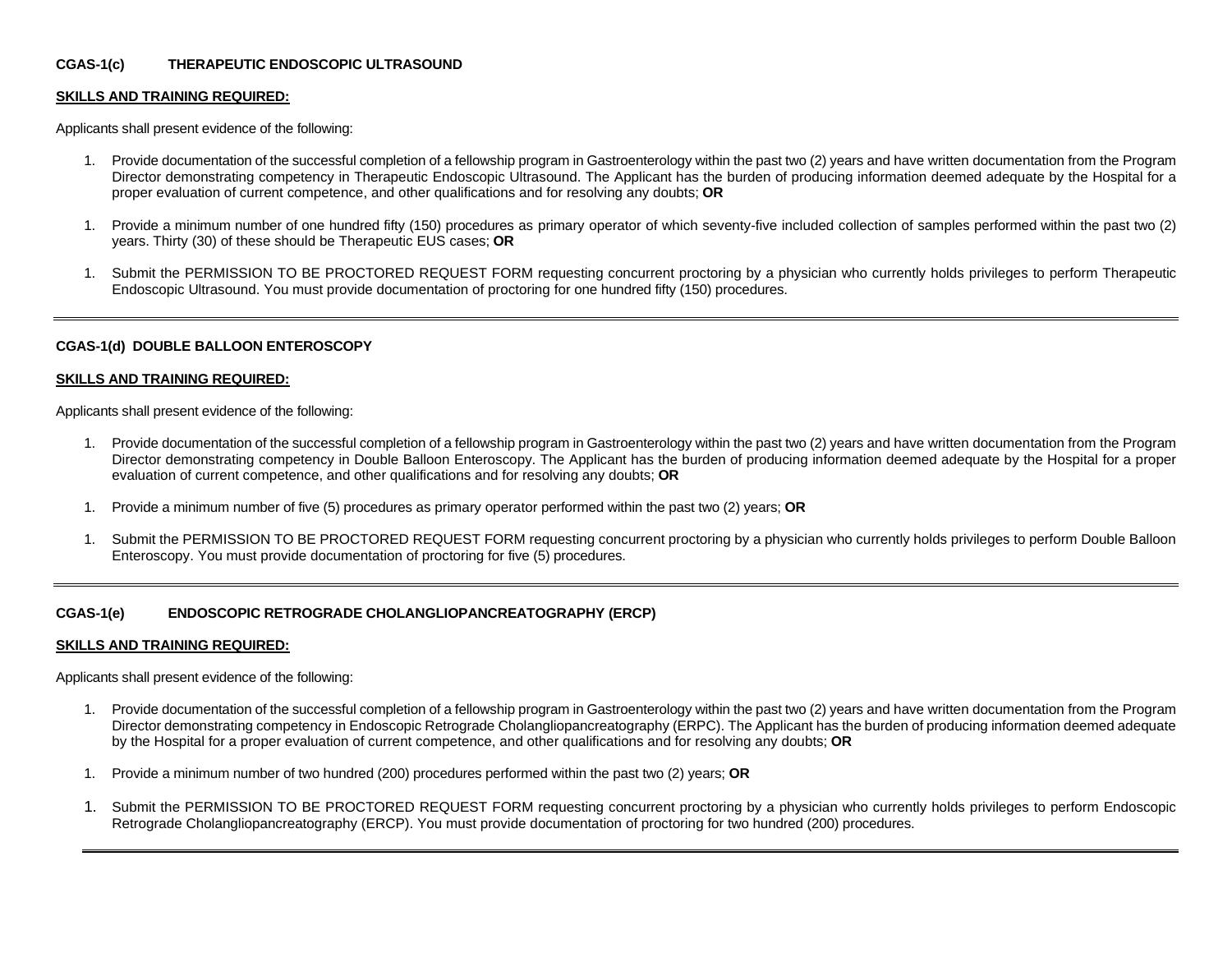### **Maintenance Criteria for Continued Privileges in Endoscopic Retrograde Cholangliopancreatography (ERPC):**

The Physician must perform a minimum of forty-eight (48) procedures over the past two (2) years based on acceptable results of ongoing professional practice evaluation and outcomes to reapply for privileges. This will be reviewed at the time of reappointment. Physicians who would like to continue to hold privileges but are unable to document the minimal number will be requested to voluntarily withdraw their request for such privileges and to complete the necessary proctoring forms.

### **CGAS-1(g) ENDOSCOPIC SUBMUCOSAL DISSECTION**

### **SKILLS AND TRAINING NEEDED:**

- 1. Provide documentation of the successful completion of a fellowship program in Gastroenterology within the past two (2) years and have written documentation from the Program Director demonstrating competency in Endoscopic Submucosal Dissection. The Applicant has the burden of producing information deemed adequate by the Hospital for a proper evaluation of current competence, and other qualifications and for resolving any doubts; **OR**
- 1. Provide documentation of the successful completion of a certified Endoscopic Submucosal Dissection training course within the past two (2) years; **OR**
- 1. Provide documentation of a minimum number of ten (10) procedures as the performed within the past two (2) years; **OR**
- 1. Submit the PERMISSION TO BE PROCTORED REQUEST FORM requesting concurrent proctoring by a physician who currently holds privileges to Endoscopic Submucosal Dissection. You must provide documentation of proctoring for ten (10) procedures.

### **CGAS-1(h)INTRAGASTRIC BALLOON**

DEFINITION: An intragastric balloon is a soft yet durable silicone balloon that is designed to assist adult patients with obesity, in losing and maintaining weight. It is intended for adult patients with a BMI of 30 – 40 who have attempted more conservative weight reduction alternatives.

In a non-surgical procedure typically done under a mild sedative, the thin and deflated balloon is placed into the stomach. It is then filled with saline until it's about the size of a grapefruit. The procedure normally takes about 20 – 30 minutes and people can generally go home the same day.

At six months, the balloon is removed in the same way it was placed. Through a non-surgical procedure done under a mild sedative, it is deflated and removed.

### **SKILLS AND TRAINING NEEDED:**

- 2. Provide documentation of the successful completion of a fellowship program in Gastroenterology within the past two (2) years and have written documentation from the Program Director demonstrating competency in Intragastric Balloon. The Applicant has the burden of producing information deemed adequate by the Hospital for a proper evaluation of current competence, and other qualifications and for resolving any doubts; **OR**
- 2. Provide documentation of the successful completion of an Intragastric Balloon training course within the past two (2) years; **OR**
- 3. Provide documentation of a minimum number of five (5) procedures as the performed within the past two (2) years; **OR**
- 2. Submit the PERMISSION TO BE PROCTORED REQUEST FORM requesting concurrent proctoring by a physician who currently holds privileges to perform Intragastric Balloon. You must provide documentation of proctoring for five (5) procedures.